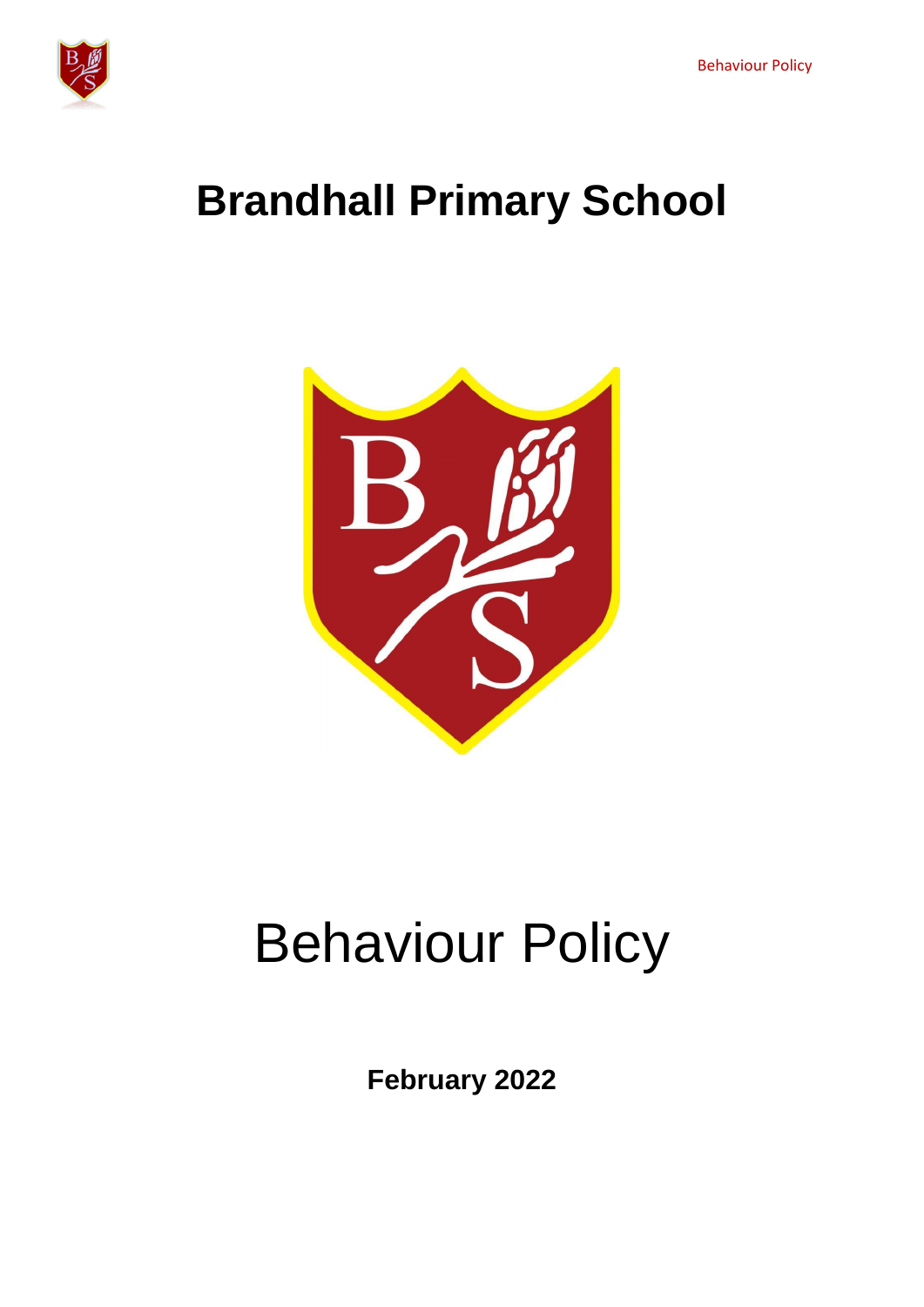

# **Our Vision**

To build a community which values kindness, care, good humour, good temper, obedience and empathy for others. To promote community cohesion through improved relationships. To ensure that excellent behaviour is a minimum expectation for all.

The aim of our behaviour policy is to allow pupils to develop character traits such as selfdiscipline, self-awareness and consideration for others. It will encourage increasing independence and self-discipline so that each child learns to accept responsibility for their own behaviour. Help create a positive, stimulating learning environment where positive attitudes and behaviour are encourages and rewarded.

The purpose of our behaviour policy is to create a safe and secure environment where all children are enabled to achieve their full potential and to be educated with respect and dignity.

At Brandhall Primary School we aim to provide a happy, caring and secure environment where all pupils (irrespective of race, disability, sexual orientation, gender and religious belief) are encouraged to demonstrate an understanding of self-discipline and respect to all members of our school community and do their best. It is based on the principle of inclusion and equal opportunity and reflects the values of our school vision and will therefore, be monitored to ensure this. As a consequence, we expect parents to work with us to enable children to behave sensibly and safely.

This policy has been developed through a process of consultation with school staff, parents and Governors. It describes the school's principles, aims and expectations of behaviour. This document sets out the procedures for rewarding good behaviour and sanctions for inappropriate behaviour. We also believe that our Behaviour Policy is firmly linked to our Anti-bullying, Race Equality and Child Protection & Safeguarding policies.

# **Aims**

- Our policy is based on choices and consequences.
- To provide a safe and secure environment for all our pupils and staff, so that they can work and learn together to enable them to experience responsible and independent learning and encourage self-discipline.
- To be positive in our approach to promote considerate, respectful relationships between all members of the school community.
- To have a consistency of approach across the whole school, modelling what is meant by good behaviour and recognising this and rewarding it
- To be consistent about what is acceptable behaviour, ensuring that all members of the school community work together to provide a secure, safe and enjoyable learning environment.
- for every member of the school community to feel valued and respected, and for all persons to be treated fairly
- provide an ethos and environment within which everyone feels safe and which enables everyone to learn effectively
- teach children behaviour that is appropriate to different situations
- raise awareness amongst children of the need to recognise and manage their emotions and reactions
- support children whose behaviour within the school environment is challenging or who may find friendship and co-operation difficult
- provide clear expectations for a range of situations that children will meet within the school day and/or on the school premises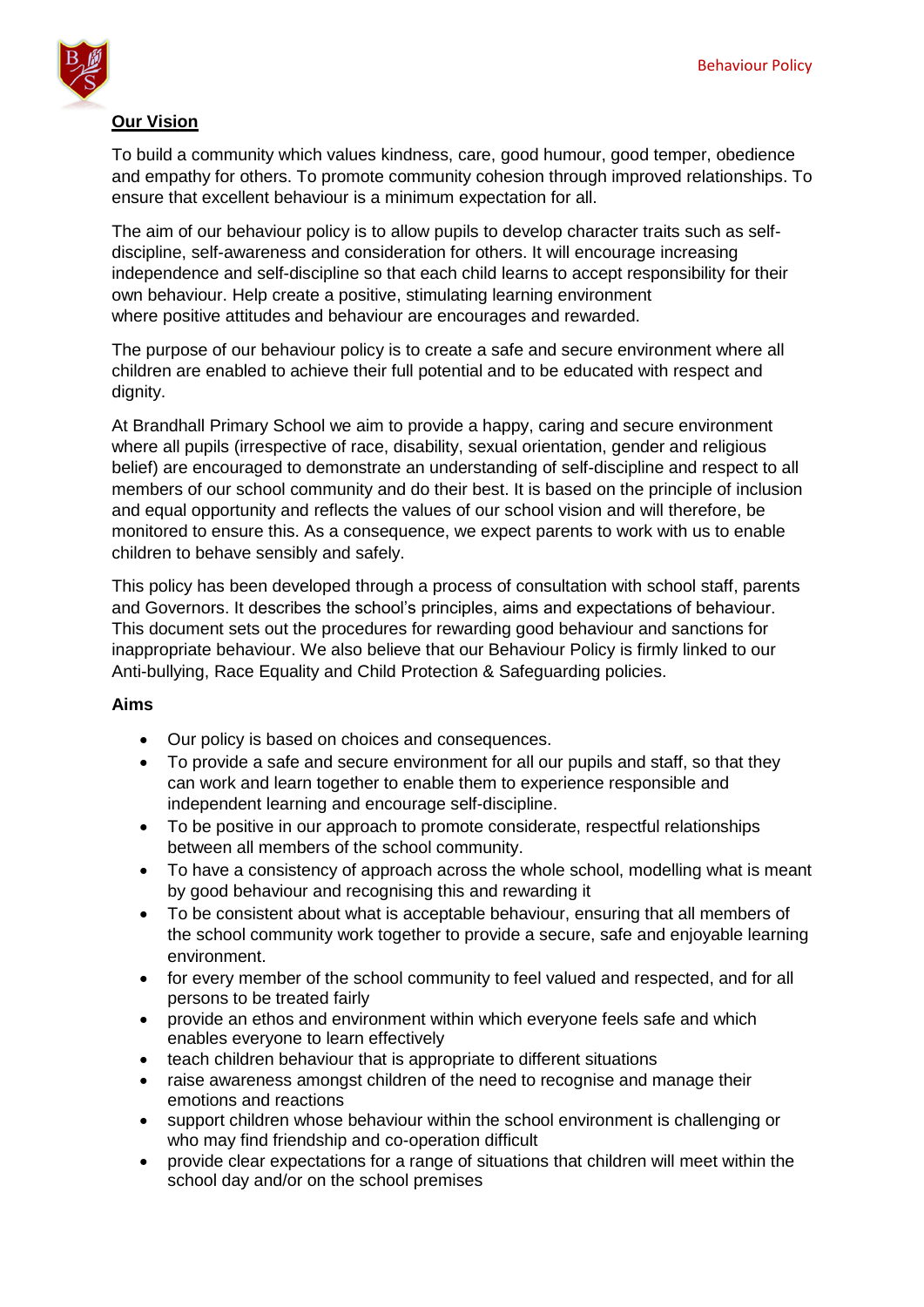

- have clear strategies for regulating conduct and promoting good behaviour, selfdiscipline and respect
- reinforce good behaviour so that children feel good about themselves
- for all staff to focus on de- escalation and preventative strategies rather than reactive
- all staff know how to manage difficult or dangerous behaviour, and to have an understanding of what challenging behaviour might be communicating
- prevent bullying

# **Pastoral measures**

- $\checkmark$  A chat pass may be given when a child feels they may need to have time out from lessons to help sort out an issue they may have at school or at home.
- $\checkmark$  Reflection room
- $\checkmark$  Emotion coaching is used by all staff and all trained in trauma and attachment.
- $\checkmark$  Strong links with outside agencies such as Decca, Sandwell ASB team, NSPCC, Rewind and the local Police.
- $\checkmark$  Values based assemblies.
- $\checkmark$  Nurture room
- $\checkmark$  Nurture breakfast club
- $\checkmark$  Parent workshops
- $\checkmark$  PSHE curriculum.

# **Rewards**

- We recognise children's efforts to behave as expected by:
- Drawing the attention of others to their good behaviour and praise for appropriate behaviour
- $\bullet$
- Postcard home
- Rewards including, stickers, house points, stars of the week, morning tea, praise assemblies, silver and gold cards, reward parties and extra play.
- Rewards are given in accordance with individual behaviour programmes when necessary
- Visit to the head and deputy head teacher
- Morning Tea
- Praise assemblies

# **Sanctions**

- o Reminder of the rules
- o Verbal warning
- $\circ$  GTBG yellow card
- o Further warning
- o Red card
- o Expecting work to be completed at playtime
- $\circ$  Complete yellow slip (red slip by TM)
- o Sending the child to the Deputy head teacher
- o Phone call home
- o A system for being 'on report'
- o Internal exclusion, Fixed term exclusion and Permanent exclusion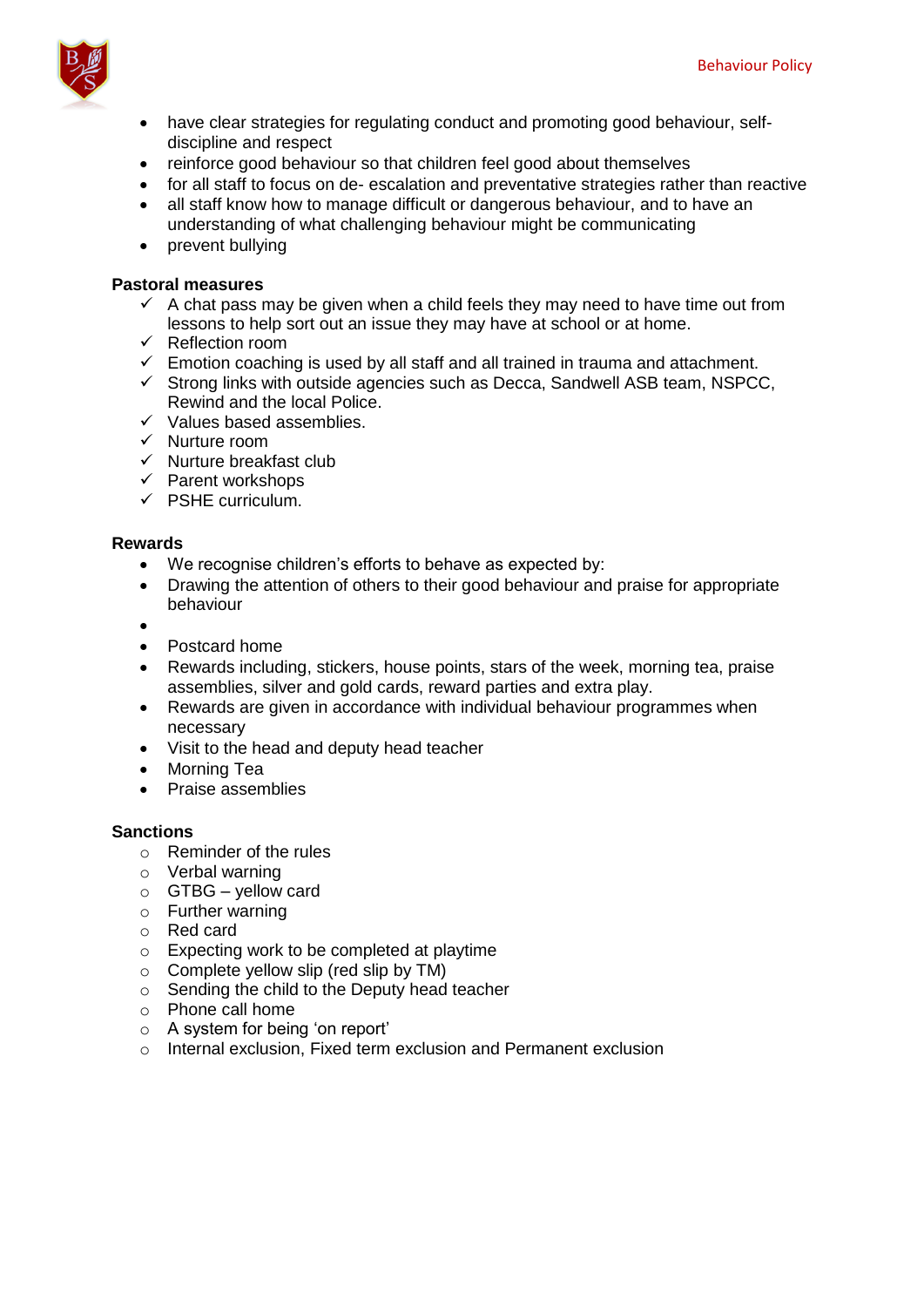

# **Fixed-term and permanent exclusions.**

- We do not wish to exclude any child from school, but sometimes this may be necessary. The DfE has published Exclusions Guidance (2008, updated 2012) and the school will refer to this guidance in any decision to exclude a child from school.
- In an ever-changing environment, it is not possible to produce an exhaustive list of offences that warrant a fixed-term or permanent exclusion. However, we can be clear that any threatening behaviour, persistent bullying or harassment, possession of an offensive weapon, misuse of alcohol/solvents/drugs, theft, swearing and physical assault could result in an immediate exclusion.
- Only the Headteacher (or the Deputy in the absence of the Headteacher) has the power to exclude a child from school. The Headteacher may exclude a child for one or more fixed periods. In extreme and exceptional circumstances, school may exclude a child permanently. It is also possible for the Headteacher to convert fixed-term exclusion into a permanent exclusion, if the circumstances warrant this.
- If the Headteacher excludes a child, s/he informs the parents immediately, giving reasons for the exclusion. At the same time, the Headteacher makes it clear to the parents that they can, if they wish, appeal against the decision to the governing body. The school informs the parents how to make any such appeal.
- The Headteacher informs the LA and the governing body about any permanent exclusion, and about any fixed-term exclusions beyond five days in any one term.
- The governing body has a discipline committee which considers any exclusion appeals on behalf of the governors.
- When an appeals panel meets to consider exclusion, they consider the circumstances under which the child was excluded, consider any representation by parents and the LA, and consider whether the child should be reinstated.
- If the governors' appeals panel decides that a child should be reinstated, the Headteacher must comply with this ruling.

# **The responsibility of Parents**

- To support and co-operate with the school in disciplining their child and foster a good relationship with the school.
- To be aware of the school rules and expectations and support the school in implementing these.
- To ensure that each child attends school daily, ready for learning (i.e. well rested and fed) and arrives punctually at school at 9:00am and collected at 3:15pm.
- To encourage each child to make the most of the opportunities presented at school and take pride in his/her achievements.
- To encourage children to do their homework and offer support with this.
- To speak to the class teacher about any concerns and to share information with the school which may have an impact on their child's learning or behaviour. If a longer appointment time is needed, please see or phone the school office. They will be able to check with the teacher the best time for an appointment. Every effort will be made to see parents as soon as possible.
- Understand that between 8:45am and 3:15pm, teachers are unable to speak to you because the children are their first responsibility.
- In KS1 classes, the support assistant can always be spoken to and the messages will be passed on to the teacher. In KS2 classes, please come to the school office.
- If you wish to discuss the matter further, please make an appointment to see Mr Moore or Deputy Headteacher.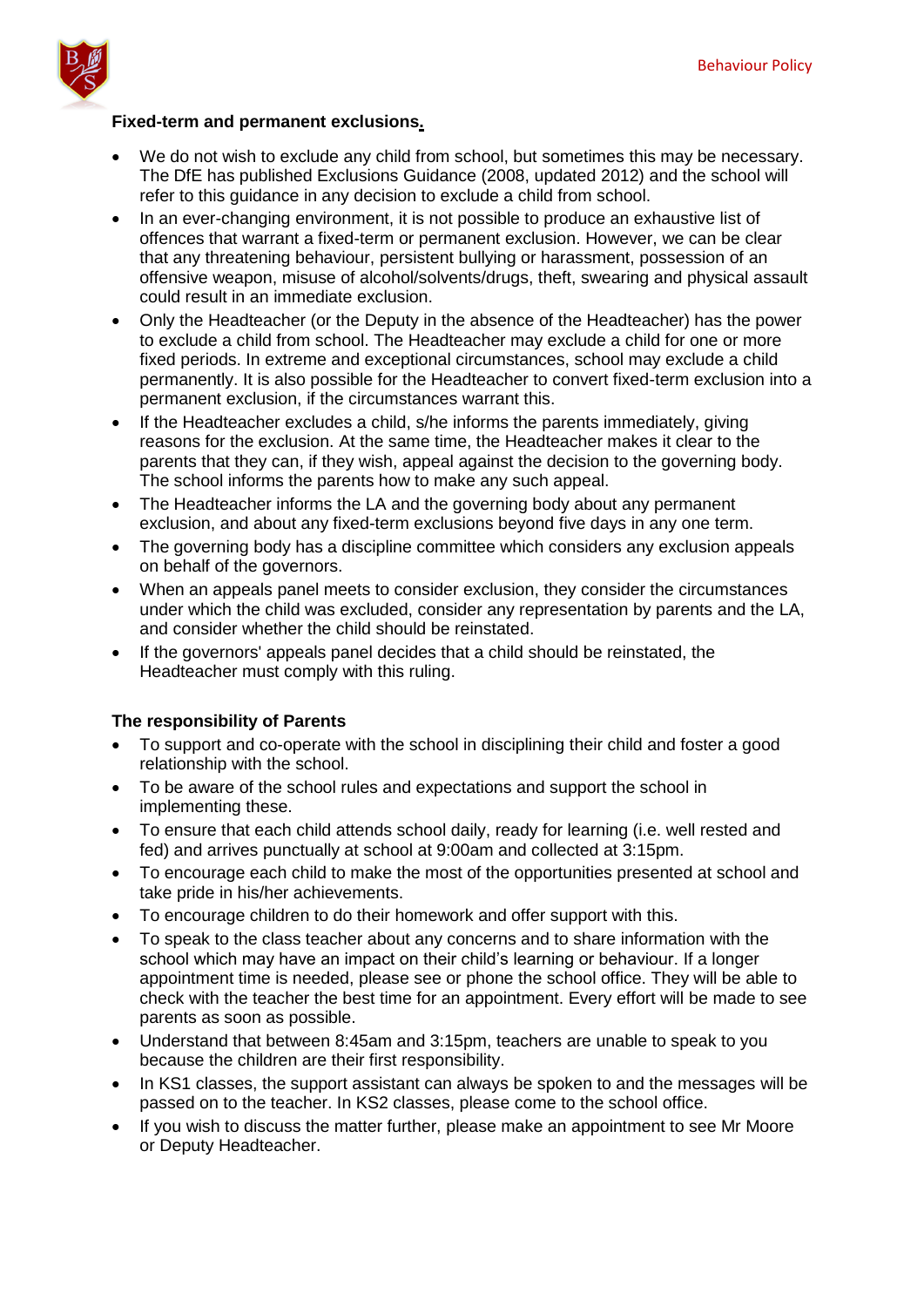

- To set a firm foundation at home, encouraging high standards of behaviour, good manners and promoting independence.
- To ensure that contact details are up to date, for use in an emergency.
- To encourage independence and self-disciple.
- Act as good role-models for their children. Violence, threatening behaviour and abuse against school staff or other members of the school community will not be tolerated. This behaviour will result in parents/carers being banned from the school premises for a period of time.

# **SEARCHING**

The DfE has published 'Screening, Searching and Confiscation' guidance (2011) which the school will refer to if a pupil or group of pupils are suspected of being in possession of banned items or stolen goods. In a rapidly changing environment, it is not possible to have an exhaustive list of banned items but we will communicate regularly with parents on this issue. However, we can be clear that alcohol, drugs, cigarettes, knives and other weapons are prohibited. The school is not required to inform parents before a search takes place and does not need to seek consent.

The head teacher and SLT may search a pupil, with their consent, for any item that is banned by the school rules, and in any situation considered necessary for the safety of pupils. Consent is not required if the search is for knives or weapons or the item could cause harm.

# **The power to discipline beyond the school gate**

Teachers have a statutory power to discipline pupils for misbehaving outside of the school premises. Section 89(5) of the Education and Inspections Act 2006 gives Headteachers a specific statutory power to regulate pupils' behaviour in these circumstances "to such extent as is reasonable". When considering whether the school will implement a sanction for reported misbehaviour out of school, the Headteacher will take into account the context of the situation and the action that would have been taken if the offence had taken place on school premises. All criminal bad behaviour and bullying which occurs on or off the school premises may be reported to Social Services and/or the Police.

# **Use of Reasonable Force**

All members of staff are aware of the regulations regarding the use of force by teachers, as set out in the DfE document 'Use of Reasonable Force', published 2012. Staff (in rare instances) will only intervene physically to restrain a child if the child is at risk of causing harm to themselves or others. Staff are MAPA trained and this will only be used as a last resort if safety of a child/adult is in jeopardy. . Physical intervention would only be carried out by staff who have up-to-date MAPA training. Physical contact may be used by all members of the school staff to control, restrain or direct children without the use of force. Physical restraint (the positive use of force) may be used in order to protect a child from hurting her or himself or others, or from seriously damaging property and should only be used as a last resort.

# **Legislation and statutory requirements**

This policy is based on advice from the Department for Education (DfE) on:

- Behaviour and discipline in schools
- Searching, screening and confiscation at school
- It is also based on the special educational needs and disability (SEND) code of practice.